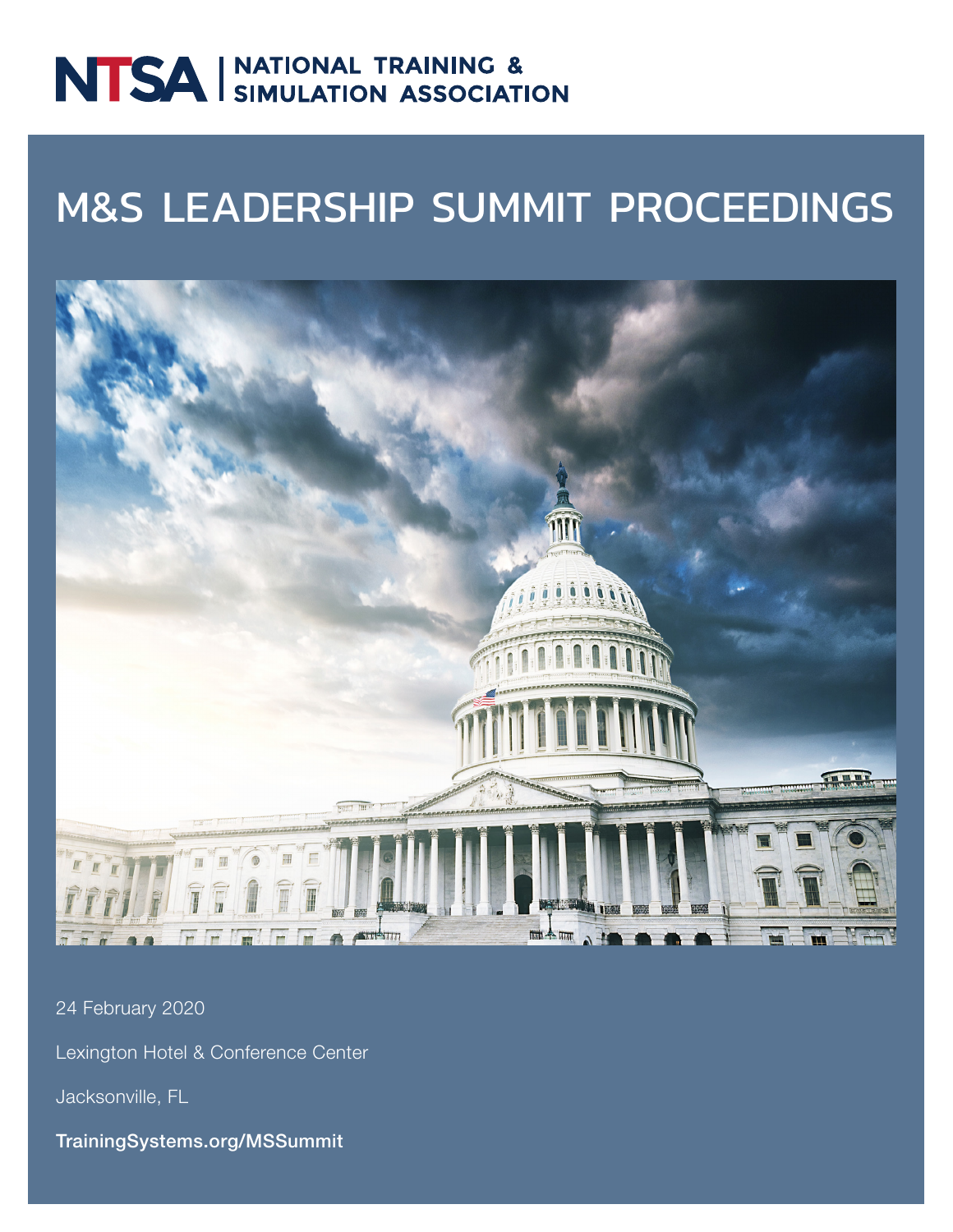# ACKNOWLEDGMENTS

The thirteenth annual Modeling and Simulation Congressional Caucus Leadership Summit, sponsored by the National Training and Simulation Association (NTSA), was held in Jacksonville, Florida Monday, 24 February 2020. RADM Jim Robb USN (Ret.), President of NTSA, and his organization, provide support to the Modeling and Simulation Congressional Caucus, co-chaired by Congressmen Bobby Scott, John Rutherford, Jack Berman, and Congresswoman Stephanie Murphy.

# CONGRESSIONAL MODELING AND SIMULATION CAUCUS MEMBERS (DECEMBER 2019)

| Bobby Scott**                                                                  | Ken Calvert*                | Doug Lamborn*                    |
|--------------------------------------------------------------------------------|-----------------------------|----------------------------------|
| Virginia 3rd District                                                          | California 42nd District    | Colorado 5th District            |
| John Rutherford**                                                              | John Carter*                | Elaine Luria                     |
| Florida 4 <sup>th</sup> District                                               | <b>Texas 31st District</b>  | Virginia 2nd District            |
| Stephanie Murphy**                                                             | Steve Cohen*                | Scott Peters*                    |
| Florida 7 <sup>th</sup> District                                               | Tennessee 9th District      | California 52nd District         |
| Jack Bergman                                                                   | Mike Conaway*               | Bill Posey*                      |
| Michigan 1st District                                                          | <b>Texas 11th District</b>  | Florida 8th District             |
| Robert Aderholt*                                                               | Susan Davis                 | Martha Roby**                    |
| Alabama 4 <sup>th</sup> District                                               | California                  | Alabama 2 <sup>nd</sup> District |
| Gus Bilirakis*                                                                 | Virginia Foxx*              | C.A. Dutch Ruppersberger*        |
| Florida 12 <sup>th</sup> District                                              | North Carolina 5th District | Maryland 2nd District            |
| Vern Buchanan*                                                                 | Duncan Hunter               | Joe Wilson*                      |
| Florida 16th District                                                          | California 50th District    | South Carolina 2nd District      |
| Mo Brooks*                                                                     | Susan Davis*                | Robert Wittman*                  |
| Alabama 5 <sup>th</sup> District                                               | California 53rd District    | Virginia 1st District            |
| * denotes members of the Congressional M&S Caucus   ** denotes Caucus Co–Chair |                             |                                  |

From doctors performing hands-on simulated surgeries, to homeland security models that account for details such as wind direction and construction sites, to transportation models that show projected traffic patterns in your hometown decades into the future, modeling and simulation – originally founded in the defense industry, is now a part of the everyday lives of Americans. The Modeling and Simulation Caucus showcases today's M&S initiatives, promotes the M&S industry, and serves as a forum to understand the policy challenges facing this growing and versatile technology.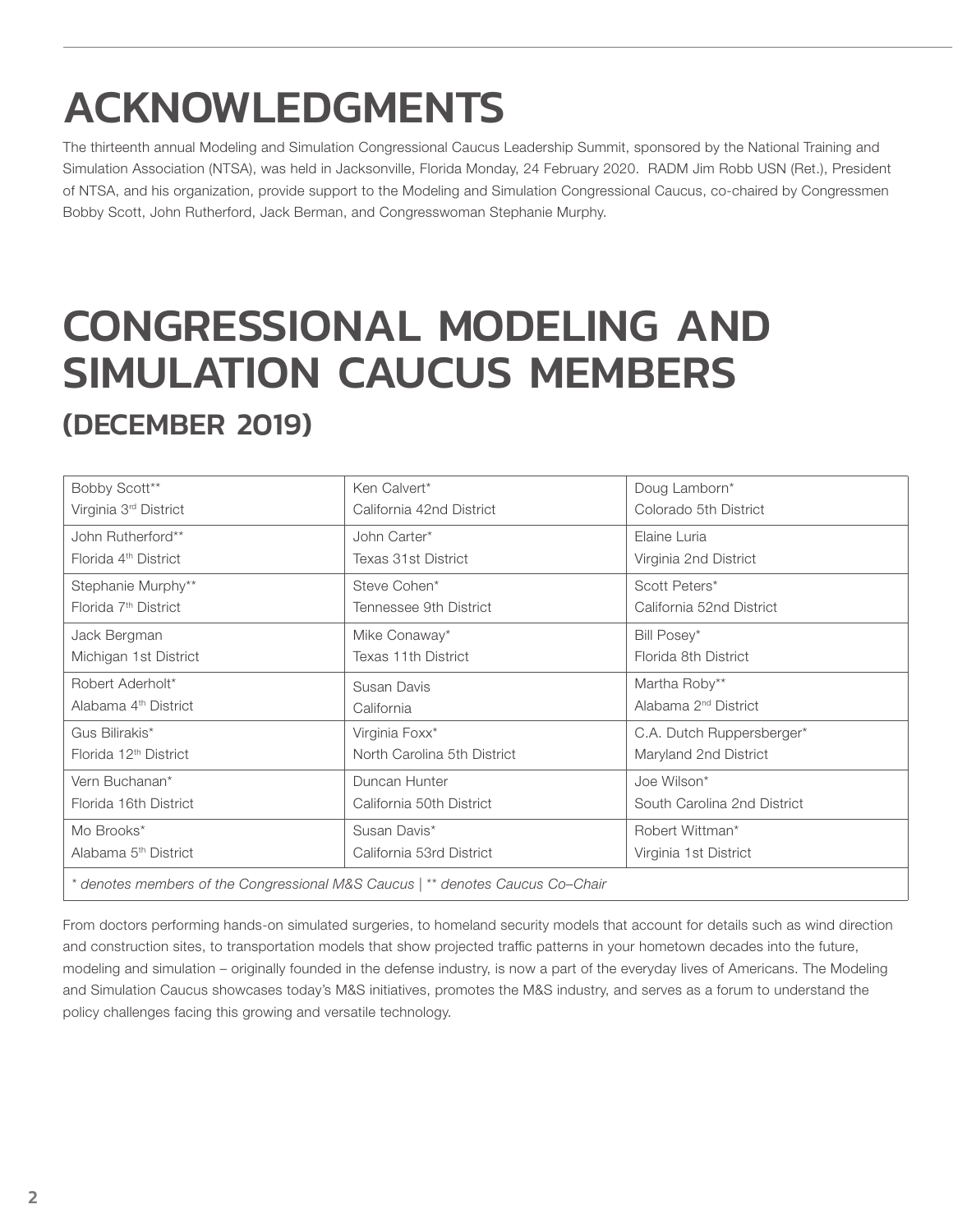# LEADERSHIP SUMMIT PROCEEDINGS **SUMMARY**

# **BACKGROUND**

The National Training and Simulation Association (NTSA) conducted the thirteenth Annual Modeling and Simulation (M&S) Leadership Summit on February 24, 2020 in Jacksonville, Florida. RADM Jim Robb, USN (Ret.), President, NTSA, provided opening comments and greeted the meeting participants and attendees. The spirit of the 2020 M&S Leadership Summit resonated throughout the distinguished keynote and panel presentations focused on establishing an actionable agenda for Capitol Hill on the theme, "*Zero Harm and Patient Outcomes: Leveraging Modeling and Simulation for Process Improvement and Organizational Change*."

We are indebted to Congressman Bobby Scott, VA, 3rd District, M&S Caucus Co-Founder and current Co-Chair for lending support for this event. Congressman Scott, along with Congressman Jack Bergman, MI, 1<sup>st</sup> District, provided opening remarks to challenge the participants to create M&S solutions that are game changers for our future. They continued to participate throughout the day, with Congressman Jack Rutherford, FL, 4th District, along with Congressman Bergman providing closing remarks. They each stressed the critical importance of the role that modeling, and simulation can play as we strive towards zero harm due to medical errors and the resulting improvement to patient safety across our nation.

The first keynote in the morning, following the Congressional Remarks, was by Dr. Mary Patterson. The Lou Oberndorf Professor in Healthcare Technology at the University of Florida, Dr. Patterson established a call to action to address the critical healthcare statistics by highlighting the national need to raise awareness of the rate of preventable medical errors and the opportunity for modeling and simulation to play a critical role in eliminating these errors. She was followed by a distinguished panel of key public and private healthcare researchers and practitioners from across the country who described the best practices needed to create organizational change that promotes patient safety. A second keynote in the afternoon by Dr. Aaron Calhoun, a Professor in the Department of Pediatrics at the University of Louisville, described several best practices which resulted in data to support significance performance improvement and increases in patient safety due to measurable outcomes using modeling and simulation technologies. The second panel of experts from Government agencies, hospital systems, universities and industry, described scalable efforts that achieve competency-based outcomes in healthcare which can serve as a model for others around the country. All of these presentations served as the basis for working group discussions to establish the year's recommended priorities and an action plan. These working groups focused on:

- What of the Top10 Patient Safety Issues can be solved by simulation and/or by policy changes?
- What are the top three blockers for adoption/standardization of simulation in mainstream healthcare?
- What are next steps to achieve collaboration among all healthcare stakeholders to reduce harm and increase patient safety?

The balance of this meeting report summarizes the presentations and working group sessions.

## **SUMMARY**

Dr. Linda J. Brent, CEO and Managing Associate, The ASTA Group, LLC, called the meeting to order and introduced the Patient Safety Working Group and Planning Committee members. This group, along with participants from this meeting will be charged with taking forward the call for action developed to Capitol Hill. She then introduced Rear Admiral James Robb, USN (Ret.), President of the National Training and Simulation Association, for Opening Remarks.

Rear Admiral Robb: RADM Robb stated that the purpose of the meeting was to establish an actionable plan for Congressional action to be implemented by NTSA and our patient safety working group. This is the 13<sup>th</sup> Leadership Summit to be held and it is the intention to create and implement an action plan to meet the priorities established by the M&S community and the Congressional Caucus. He discussed the need for public outcry on the criticality of improving patient safety. He called on all the stakeholders in the discussion to come together to figure out a clear path for modeling and simulation to play a key role in reducing patient harm. This discussion is the next step in the process of moving an action plan forward. He then introduced Congressman Bobby Scott, Co-Founder and Co-Chair of the M&S Congressional Caucus.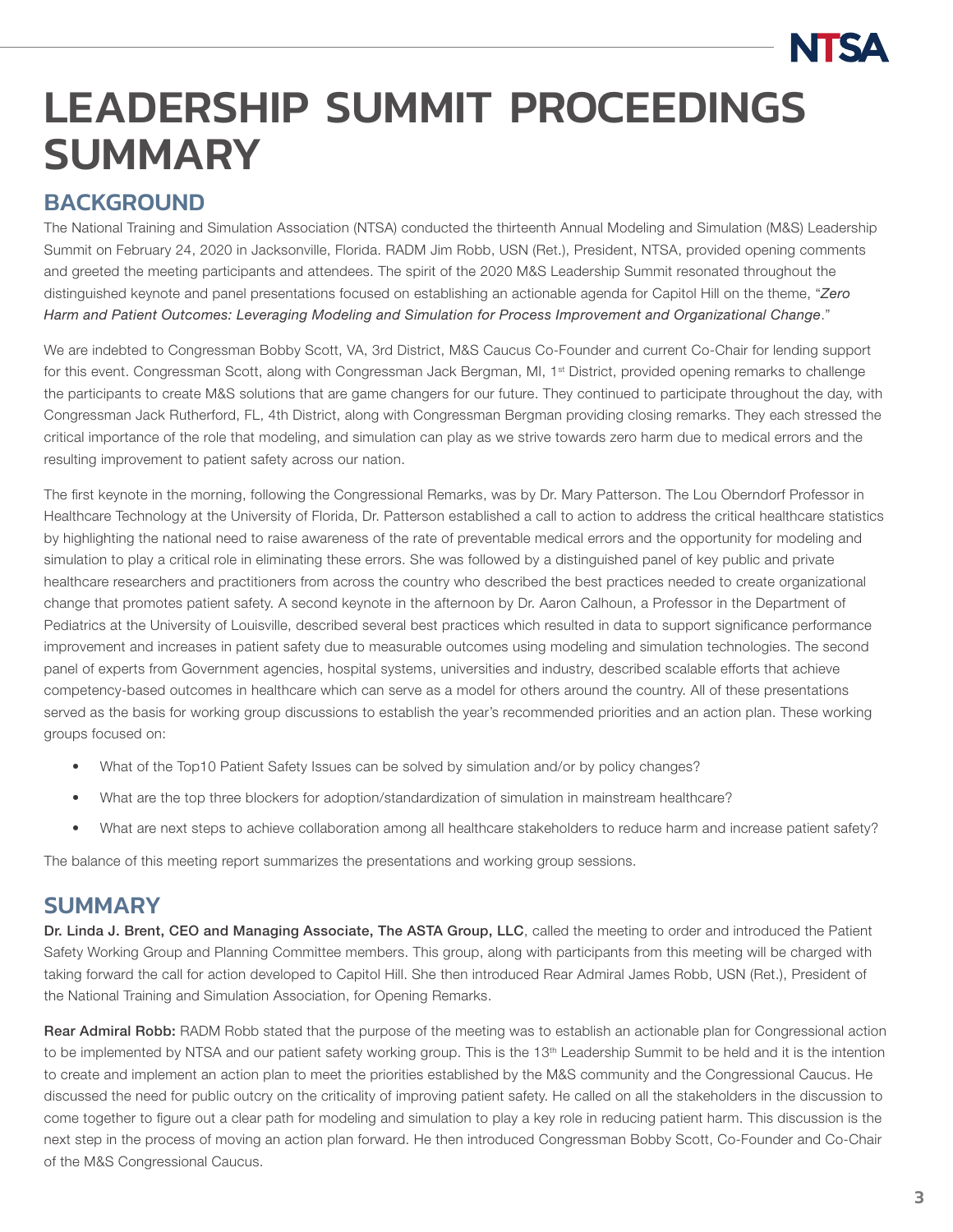Keynote: Congressman Bobby Scott: Congressman Scott discussed the fact that healthcare has been and continues to be a focus of this Congress. As the Corona Virus begins to grow around the world, this is a critical time in our history. He seeks ways to educate his colleagues on the Hill regarding the role that modeling and simulation can play in the future of healthcare. He challenged the participants to establish a strategic vision for modeling and simulation in healthcare – one that encourages its use for research, drug testing, medical practice and assessment and diagnosis.

Keynote: Congressman Jack Bergman: Congressman Bergman discussed the critical importance of strong healthcare for our country and for our warfighters and their families. He described his views on the similarities between the aviation communities and the healthcare community relative to the acceptance of modeling and simulation as a valuable and realistic training tool. In his work with Veteran's Affairs he understands the need to ensure quality healthcare, and the importance of maintaining health for our veterans and their families after their sacrifices for our country. Congressman Bergman described multiple examples of ways in which simulation is and can be applied to the healthcare community and challenged the participants to provide him with special examples of best practices, and benchmark programs that are scalable to sustain improvement.

Keynote: Dr. Mary Patterson, Associate Dean of Experiential Learning, Lou Oberndorf Professor in Healthcare Technology, University of Florida: Dr. Patterson discussed the importance of taking a systems-based approach to the improvement of patient safety outcomes. The need for deliberate practice to improve performance drives the important role that modeling, and simulation can play creating a safety culture. There is strong evidence regarding "what works", but it requires a paradigm shift in the way in which safety is viewed in the culture. Transitioning to the notion that we have an urgency to "make healthcare safe" for our patients, versus simply managing risk is critical to changing the overall culture of healthcare. Another key element is focused training in communication and team collaboration. Healthcare professionals operate more and more in a team environment, representing yet another cultural shift. Operating collaboratively in a team environment, with a common perspective on how to enhance the safety of our patients can be practiced and rehearsed in a simulation environment.

# PANEL PRESENTATION: ORGANIZATIONAL CHANGE TO PROMOTE PATIENT SAFETY: BEST PRACTICES

#### Panel Moderator: Mr. Bob Armstrong

- Dr. Jennifer Arnold, Medical Director, Simulation Center, Johns Hopkins All Children's Hospital
- Dr. Paul Phrampus, Director of Winter Institute for Simulation, Education & Research (WISER), Professor, Emergency Medicine, University of Pittsburgh School of Medicine
- Ms. Ginny Riggall, CHSE Clinical Practice Consultant for Simulation and Tea STEPPS for Kaiser Permanente Northern California Regional Risk and Patient Safety
- Dr. Jennifer Cowart, Internist, Pharmacologist, May Hospital Systems
- Dr. Bre Banks, Director of Clinical Education, Centerstone Research Institute

All members of the panel emphasized the need for proactive approaches to patient safety outcomes, and the need for a systemsbased approach, highlighting the points made previously by Dr. Patterson. Healthcare is experiencing a generational change among its professionals, with all now appreciating the role that technology can play in improving out comes. Key to the broader implementation of modeling and simulation (M&S) is the need to capture data, to demonstrate substantive change, and to support treatment outcomes. In the area of behavioral health, the application of modeling and simulation is in its infancy. There are no models for treatment in behavioral health using modeling and simulation. For example, in the area of suicide prevention, currently a substantial treatment issue in behavioral health, nearly 80% of graduates receive no training in this area. Thus, this area of behavioral health is ripe for the incorporation of modeling and simulation for suicide prevention. The panel summarized the need for the following to support the application of M&S to improve patient safety outcomes:

1. Incentivization of both simulation training for individually licensed behavioral health clinicians (i.e., Licensed Professional Counselors, Psychologist, Licensed Clinical Social Workers, etc.), and health systems that embed simulation training into their care models.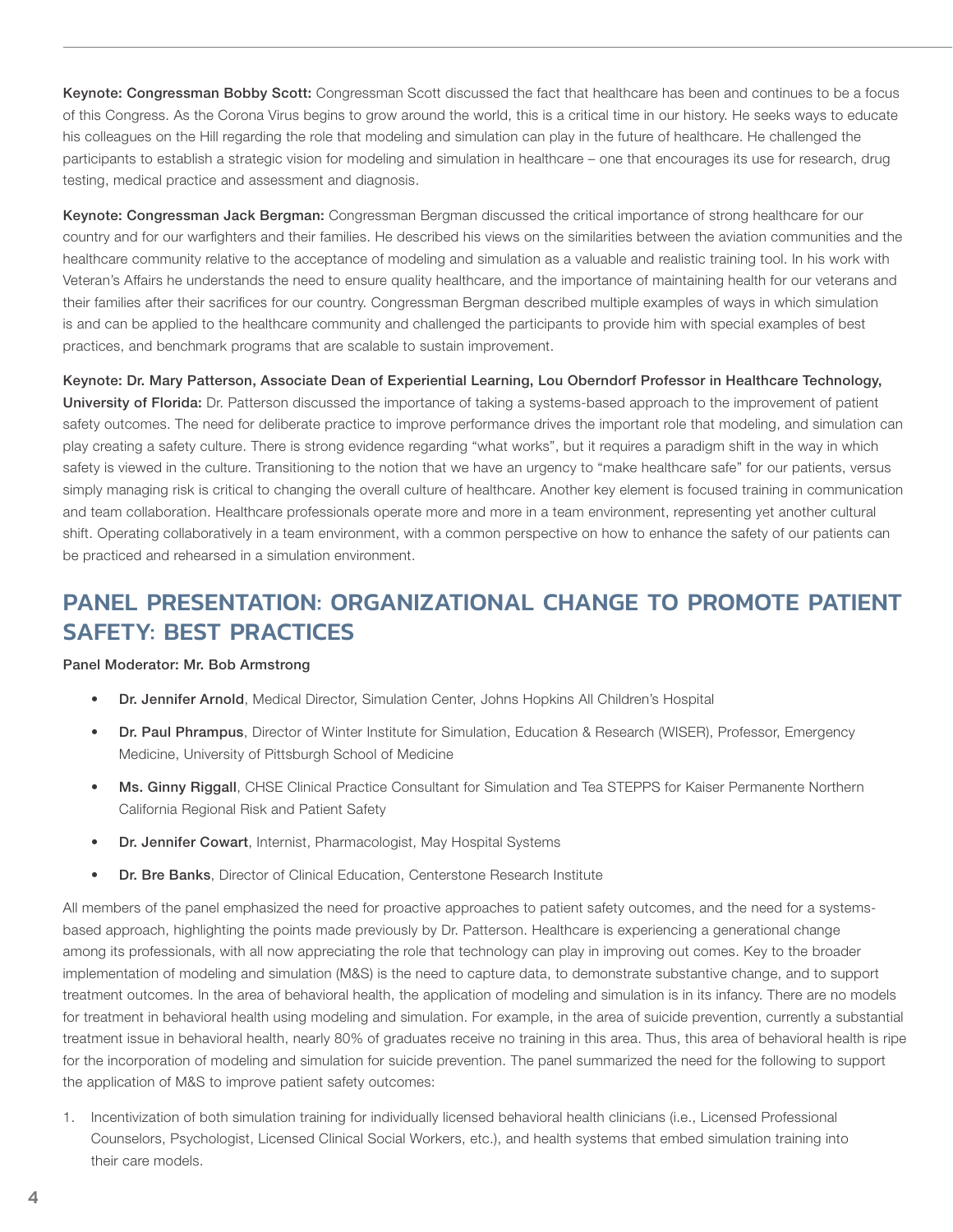

- 2. Incentivization of programs and/or mandates for higher education health training programs, primarily at the graduate level, to embed simulation training as a requirement for graduation and/or internship.
- 3. Increased research (NIH, NIMH, PCORI) and programmatic (SAMHSA, HRSA, etc.) grant funding mechanisms for simulationbased training process and outcome studies in real world care contexts; with preference for those that incorporate cost analyses and/or address the intersection of training with medical risk reduction.

#### Keynote Address: Dr. Aaron Calhoun, Professor, Department of Pediatrics, University of Louisville and Norton Children's

Hospital: Dr. Calhoun discussed the International Network for Simulation-Based Pediatric Innovation, Research, and Education (INSPIRE) program (see slides included) and its impact on pediatric patient safety outcomes. In this presentation, he discussed the need to create uniform reporting mechanisms for outcomes within simulation as a means of conclusively linking training with actual risk reduction. He also discussed the best practices for applications using virtual reality (VR). He advocated for the following based on the outcomes of this day's events and his participation:

- 1. Creation of incentives for institutions to actively incorporate ongoing simulation activities in their ongoing patient safety practices via reduced insurance premiums and other mechanisms for financial reward. "Meaningful Use" criteria for this should include both the use of simulation as a training modality and the use of simulation as a diagnostic tool to detect latent safety threats at all levels (e.g. from the bedside level to the institutional level) before harm occurs.
- 2. Re-instatement of substantial simulation-focused patient safety grants via the AHRQ. Again, these should focus on both simulation as training modality and as a diagnostic tool for the detection of latent safety threats at all levels of the system.
- 3. Specific grant-based incentivization of simulation and patient safety-oriented collaborative research networks and outcome registries.

# PANEL PRESENTATION: MODELING AND SIMULATION TECHNOLOGIES TO ACHIEVE COMPETENCY-BASED OUTCOMES IN HEALTHCARE

#### Panel Moderator: Dr. Marjorie Zielke, Director, Center for Simulation and Synthetic Humans, University of Texas at Dallas

- **Dr. Linda Brown**, Associate Professor of Pediatrics and Emergency Medicine, Vice Chair of Pediatric Emergency Medicine, Alpert Medical School of Brown University
- Dr. Chad Epps, Professor and Executive Director, Center for Healthcare Improvement and Patient Simulation, University of Tennessee Health Science Center
- Dr. Gary Geis, Medical Director, Center for Simulation and Research, Cincinnati Children's Hospital
- Ms. Connie Lopez, FSSH Department of Clinical Education, Practice and Informatics, Kaiser Permanente Walnut Creek Medical Center
- Mr. William Lewandowski, COO and Chairman, IVIR, Inc.
- Mr. Jude Tomasello, Deputy Project Manager, Joint Project Manager for Medical Modeling and Simulation Defense Health Agency & US Army Program Executive Office for Simulation, Training and Implementation

The panel each presented specific project and programmatic examples from their disciplines and organizations, each focused on demonstratable outcomes in patient safety. Panelists also identified several ongoing projects that support the data collection and correlation necessary to demonstrate the results. The International Simulation Data Registry (ISDR) project benchmarks simulationrelated results and care members outcomes across member sites. Several projects within the Global Network for Simulation also focus on tracking data and outcomes across sites and applications.

Several panelists described the criticality of team training, and the need to create expert teams to support patient safety outcomes. Examples were provided both from the Department of Defense medical programs, and also from a large healthcare system focused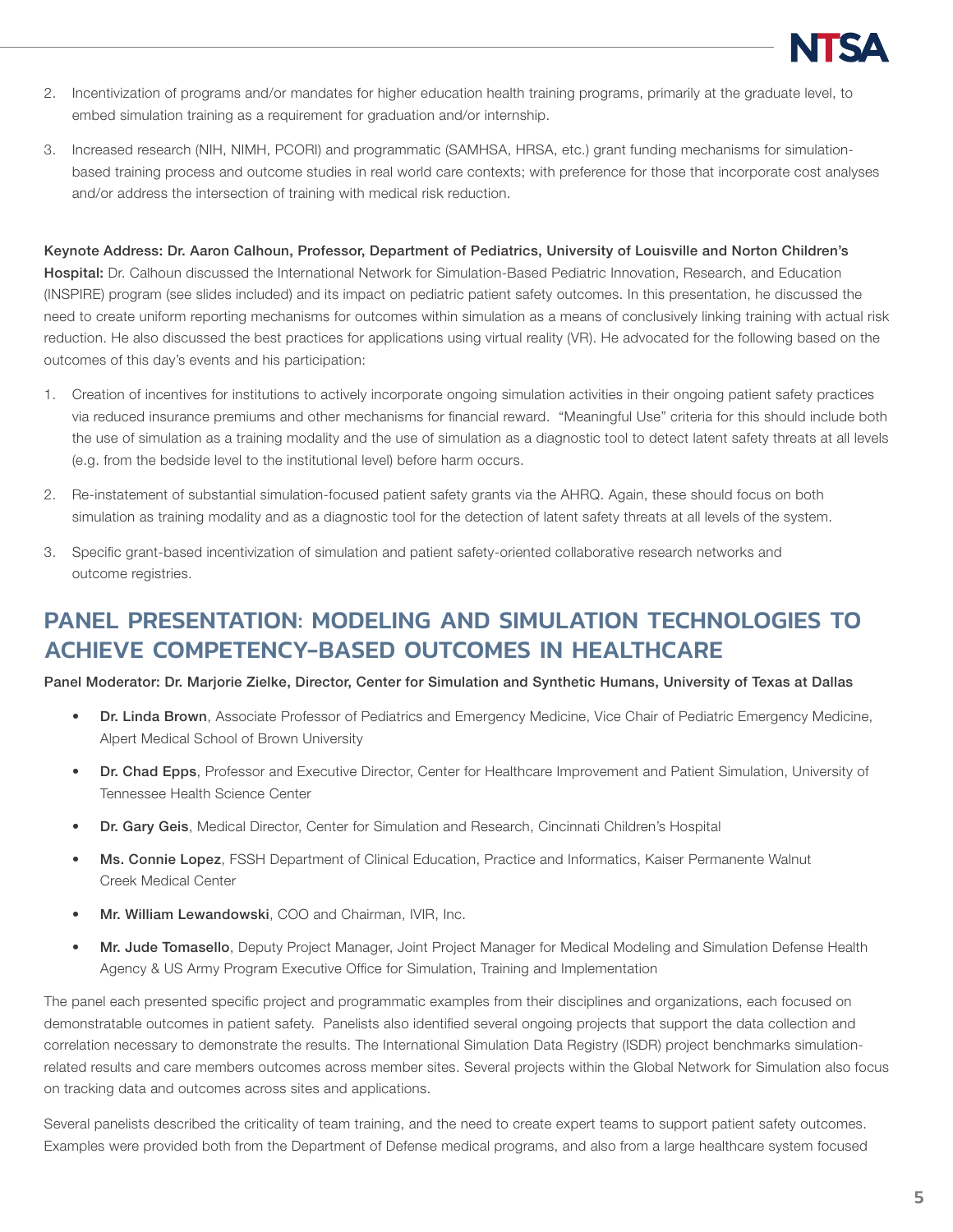on enhancing perinatal patient safety through team training. Key contributors to patient safety issues include: a lack of leadership that values data-driven decision making in the healthcare system; an overall lack of a systems-based approach; and, poor communication among professionals working in a team environment. In summary, the panel made the following points:

- We have known for 20 years that poor communication and systems errors are major causes of preventable death (1).
- Consistently, the top three identified root causes of sentinel events reviewed by the Joint Commission are Human Factors, Leadership, and Communication.
- A Johns Hopkins analysis estimates more than 250,000 deaths each year from preventable medical error, making it the third leading cause of death (2). Other studies suggest as many as 440,000 deaths may occur each year from preventable error (3).
- It's difficult to estimate actual number of patients who suffer preventable medical error because there is not a diagnosis code (ICD-10) code for this. Diagnosis codes for patients who suffer preventable medical error are based on downstream sequelae (heart attack, sepsis, respiratory failure, etc).
- Other high-risk industries rely on simulation to create a culture of safety and prevent unnecessary deaths (nuclear, aviation, etc).
- When simulation was introduced to commercial aviation as a required activity (via Crew Resource Management, or CRM) in 1982, it took about 10 years before a culture change was established and there was a steep decline in aviation fatalities.
- Crew Resource Management was adapted for healthcare, first for anesthesiology but later for all health professions, in 1992 and called Crisis Resource Management (4). Though this was 20 years ago, it has not been adopted widely and certainly isn't viewed by payers, hospitals, etc. as a necessary endeavor.
- The simulation environment is ideal for teaching and reinforcing effective leadership, teamwork, communication, and systems thinking.
- Multiple studies have shown improved outcomes (such as decreased mortality and adverse events in multiple healthcare environments including operating rooms, labor and delivery, and pediatric ICU (5-8) when teams are trained using simulationbased approaches. Decreases in error after communication training for handoffs have also been published. (9)
- The Global Network for Simulation in Healthcare in partnership with the Patient Safety Movement Foundation is creating a series of 30-minute weekly team engagements to improve teamwork, communication, and systems thinking. These are quick, easily delivered in the clinical environment, and connected to a real story of patient who suffered preventable medical error. A controlled pilot of these engagements will begin in April 2020. All cases are freely available on their website: http://www.gnsh.org/30-minute-weekly-initiative/weekly-challenge/
- The Joint Project Manager for Medical Modeling and Simulation (JPM MMS) is an office established to meet requirements and fill gaps identified in the military medical modeling and simulation enterprise. Goals of this office include: 1) Fulfill shared medical training requirements for the Services, 2) Standardize MMS capabilities, 3) Centralize life cycle management, and
	- 4) Transition medical science and technology capabilities to the stakeholders. Issues related to these goals are familiar and common to those in both civilian and Government medical simulation fields.
		- When used as part of a systematic approach, simulation and related technologies, are part of the solution for improving patient outcomes and lowering healthcare costs. Properly used, these technologies can efficiently and cost effectively: decrease time to proficiency, maintain proficiency over time (particularly for rarely occurring but critical events), provide objective performance measurements of individuals, teams and organizations, and identify problematic areas in organizational and individual tools, processes and procedures. This is not a complete list but rather a starting point for what can be achieved through the proper use of simulation.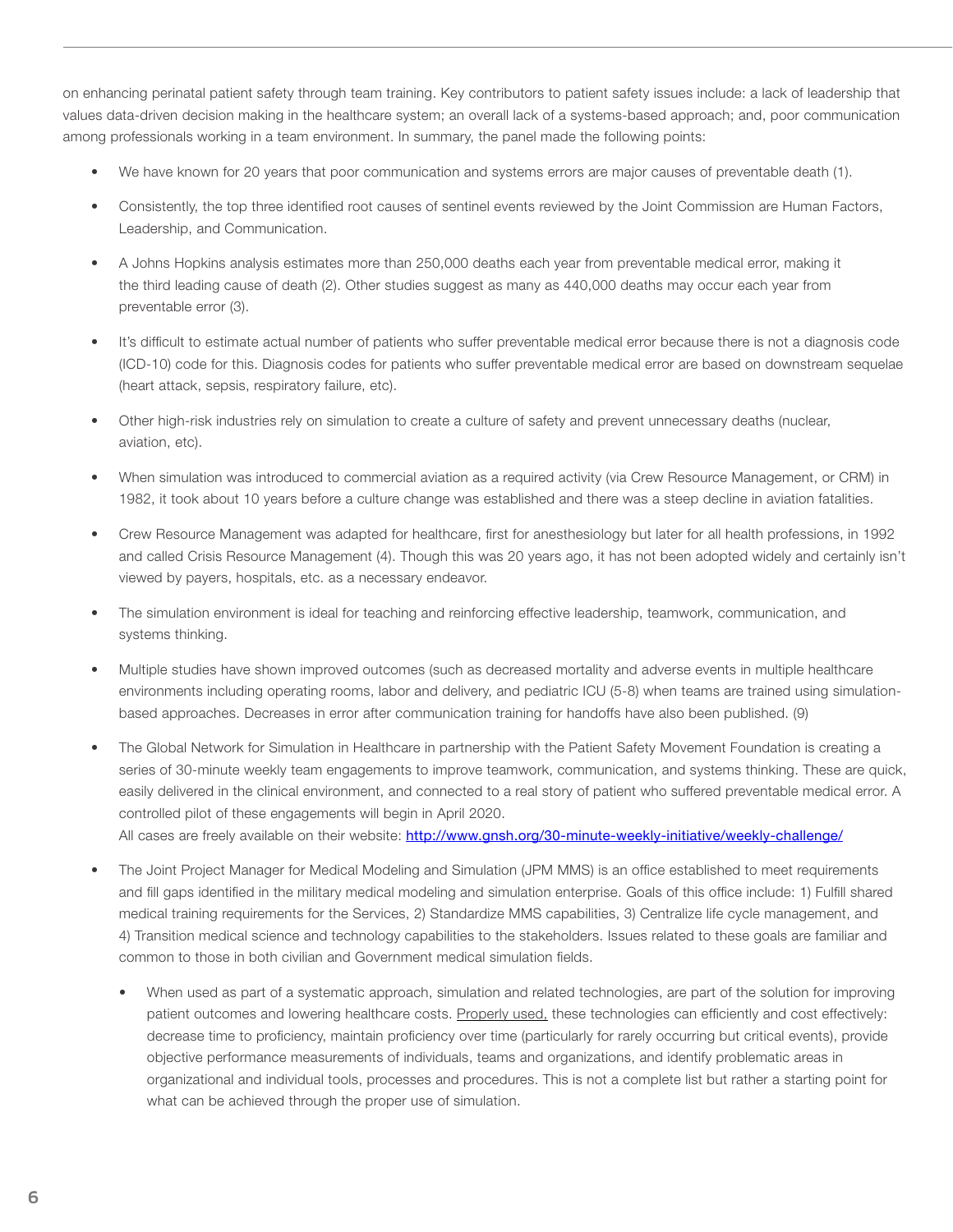The group discussed the following needs:

- Ways to incentivize institutions towards a common focus of patient safety.
- Ways to hold the health care systems accountable
- Providing advocacy for Low-resource settings
- The application of simulation as part of a practical solutions strategy
- Appeal to the Joint Commission for recommendations across the healthcare spectrum
- Broaden awareness of the data driven results and success stories of modeling and simulation applied to patient safety outcomes
- Consider the patient safety issue concurrently from both the civilian and DoD/VA sides. There are differences, similarities, and tremendous opportunities for synergies between these domains that will ultimately save lives.

In summary, the panel made the following recommendations:

- 1. At the Federal level, create an FAA-type oversight for how medical training, and medical training devices such as simulations, are designed, developed, delivered, evaluated and certified.
- 2. Through grants, facilitate the creation of procedural task analyses for all high risk and error prone clinical procedures and create a freely accessible database for sharing them. A procedural task analysis is a key element in the design and development of instruction, the evaluation of learners, and the design and evaluation of training simulations. Having a ready source of vetted task analyses will significantly decrease the amount of time and costs it takes to properly create effective instruction, criterion-based evaluation and valid simulations.
- 3. Liability and tort laws should be reformed to protect and facilitate learning particularly those aspects of instruction related to practice, feedback and remediation. No learners, or organizations, should ever have to feel concerned that mistakes made as part of the learning process will subject them to future liability. Where scrutiny should fall is on the efficacy and appropriateness of the instruction, the validity of the tests, and learners' performance on valid tests - both individually and collectively.
- 4. While a great amount of care occurs in community and rural settings, affordability and resource/effort allocation are often obstacles to simulation-based training and assessment in these areas. Consider research funding at the federal and state level or though policy support to find ways to generalize findings from academic centers to these relatively lower resource areas.
- 5. Find new ways to train and assess for low frequency, high risk events, and communicate these findings and resources across settings (both urban and rural).
- 6. Create incentives for healthcare individuals who or organizations that participate in simulation-based training such as decreased malpractice insurance premiums.
- 7. Require simulation-based activities at medical and nursing conferences in order to obtain continuing education credits (CMEs, CNEs).
- 8. Create funding opportunities for simulation-based programs and research such as AHRQ grants.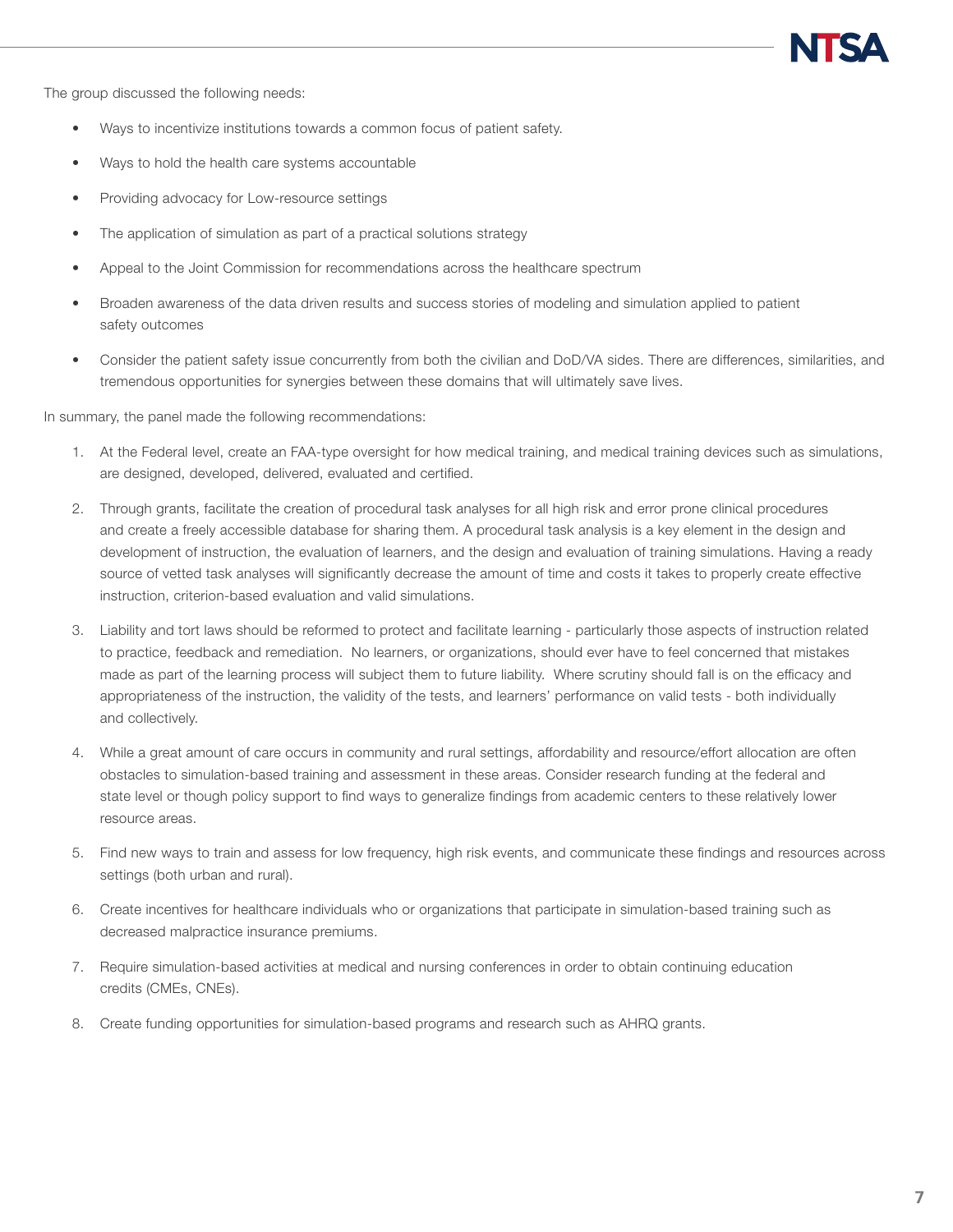# SMALL GROUP SESSIONS:

The participants broke into small groups to prioritize issues affecting the improvement of patient safety outcomes, and the ways in which modeling and simulation can address these issues. The following questions and discussion results follow:

### 1. WHAT ARE THE KEY ELEMENTS OF SUCCESS TO ACHIEVE ORGANIZATIONAL CHANGE AND IMPROVE PATIENT SAFETY OUTCOMES?

- Achieve stakeholder inclusion and buy-in (they have to agree to it) as well as incentives
- Shift incentives towards patient safety
- Understand change and ROI- this is a gradual shift and requires a long-term investment; currently there is limited historical perspective to know how long change will actually take
- Identify ways to best capture the information needed to document change and demonstrate benefits
- Make healthcare organizations more accountable

#### 2. WHAT ARE BEST PRACTICES FOR PROCESS IMPROVEMENT FOR PATIENT OUTCOME?

- Remove "egos" and address the issue of stigmatization surrounding mistakes
- Shift to a systems-based mindset which focuses primarily on the organization rather than the individual
- Value the importance of measurement, and provide the freedom to fail. Note: Some states have reporting requirements that make it difficult (i.e. Florida has to report license numbers of those included in an incident). This goes against the "just" culture concept and can lead to potentially punitive outcomes; Policy change can help with this
- Improve quality and accuracy of data collection, storage, accessibility and retrievability to support the use of data in positive and proactive ways.
- Improve access to data collection and measurement tools
- Employing individuals trained in process improvement (i.e. Team STEPPS®, etc.) and change management within teams is critical to best practices
- Provide access to statistical resources

### 3. WHAT TOP 10 PRIORITY SAFETY ISSUES CAN BE SOLVED BY SIMULATION AND WHAT ARE BEST SOLVED BY POLICY? *NOTE: TOPICS ARE LISTED, WITH "POLICY" OR "SIMULATION" IN PARENTHESES*

- 1. Diagnostic stewardship and test result management using EHRs (Policy)
- 2. Antimicrobial stewardship in physician practices and aging services (Policy)
- 3. Burnout and its impact on patient safety (Simulation/Technology)
- 4. Patient safety concerns involving mobile health (not ranked)
- 5. Reducing discomfort with behavioral health (Both)
- 6. Detecting changes in a patient's condition (Simulation/Technology)
- 7. Developing and maintaining skills (Simulation)
- 8. Early recognition of Sepsis across the Continuum (Simulation)
- 9. Infections from Peripherally Inserted IV Lines (Simulation)
- 10. Standardizing Safety Efforts Across Large Health Systems (Simulation/Technology)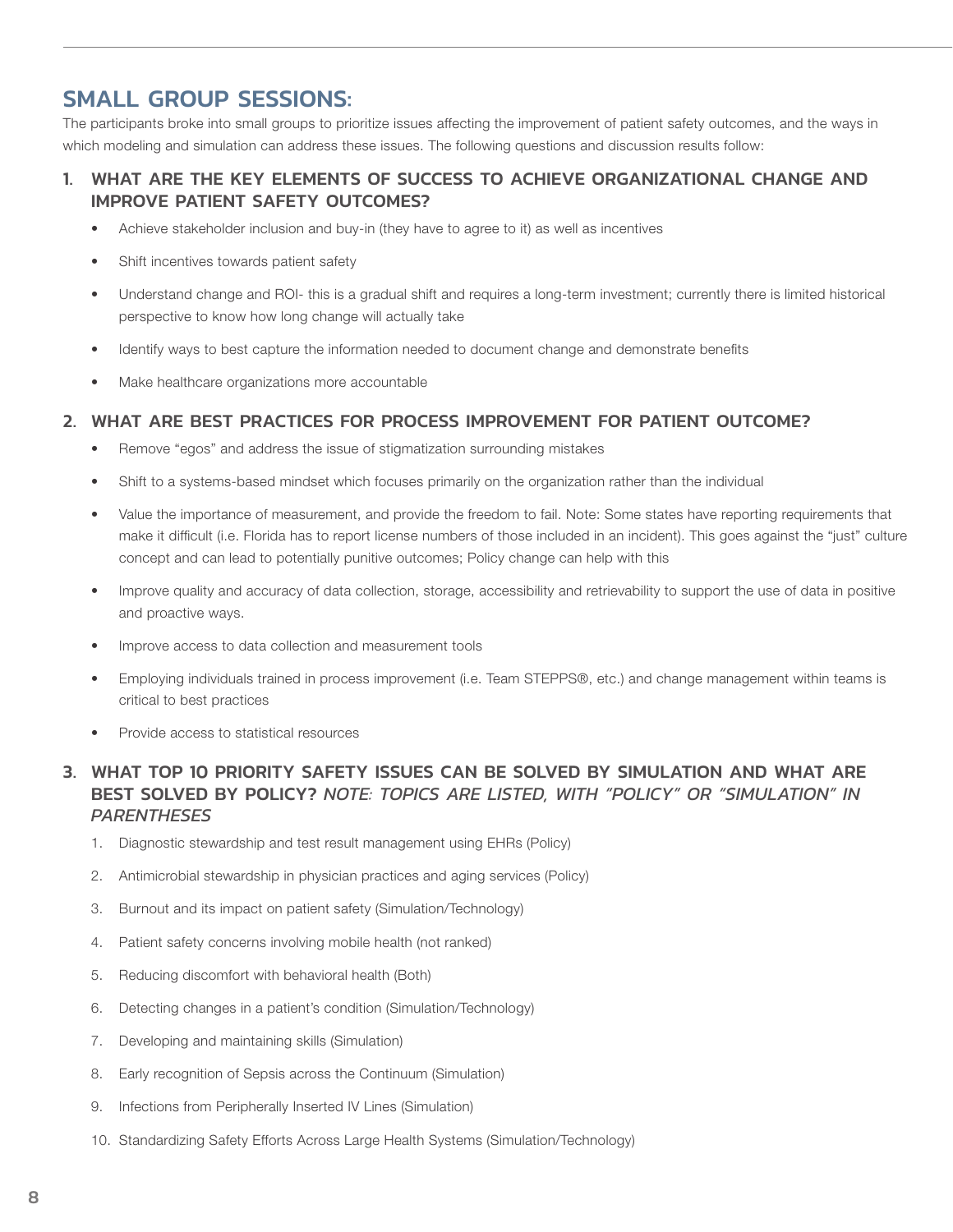

### 4. WHAT ARE THE TOP 3 BLOCKERS (IN CLINICAL SETTING) FOR ADOPTION OF SIMULATION IN MAINSTREAM HEALTHCARE?

- Resources, time off, non-revenue generating time (not making money), Allowing faculty to assist with simulations as needed
- Ability to learn through self-study and then ability to assess
- Demonstrate cost savings (cost avoidance is less impactful than cost savings
- Poorly designed simulations or using simulation ineffectively
- Lack of administration awareness of the value of simulation (when C-suite folks are not clear on the value) is challenging; if we provide fragmented messages, it can make this more difficult

### 5. WHAT ARE THE TOP 3 BLOCKERS FOR STANDARDIZING SIMULATION IN MAINSTREAM HEALTHCARE?

- Lack of knowledge and application of simulation standards; simulation is not a "specialty" so no recognized experts. *Note: Some standards have been created for programs which helps in best practices for development of simulation- the gap is in ensuring folks use and execute these standards, such as the Society for Simulation in Healthcare (SSH), IIC-American Group, now AIC, and the American College of Surgeons (ACS) standards.*
- Standards for curriculum implementation are not consistently recognized and employed.
- Definition of patient level outcomes (Note: There is a lack of outcome data.)
- Consistency in design, execution and evaluation of simulation centers (as managed by SSH)
- Standards for the procedures to use in medical practice applied to simulation. (e.g. Airway procedures and suturing skills)
- Process for broad and collaborative exchange of data, outcomes, and measurement

### 6. WHAT MOTIVATORS EXIST TO SUPPORT HEALTHCARE SIMULATION AT A GIVEN ORGANIZATION?

- Personal safety, personal experience with simulation
- While some tools have been available for decades, they haven't been used
- Standards for simulation analysis, design, development and measurement
- Scalability of programs to other sites and organizations; creating sustainability and extensibility of programs.
- Financial resources can better enable integration of simulation (e.g. salary support for those involved in doing simulation)

### 7. WHAT CAN HELP THE MOST IN PROMOTING AND ADOPTING SIMULATION?

- Top level administration support and recognition that this work is of value
- Demonstrating value to administrators
- Demonstrating notion that success breeds success
- Finding opportunities for quick wins (e.g. are there easy "wins" across institutions/organizations)
- Documenting and publicizing performance improvement in residencies
- Access/relationship building between C-suite folks and simulation personnel to educate and advocate
- Demonstrating that simulation provides good stewardship of the institution's money